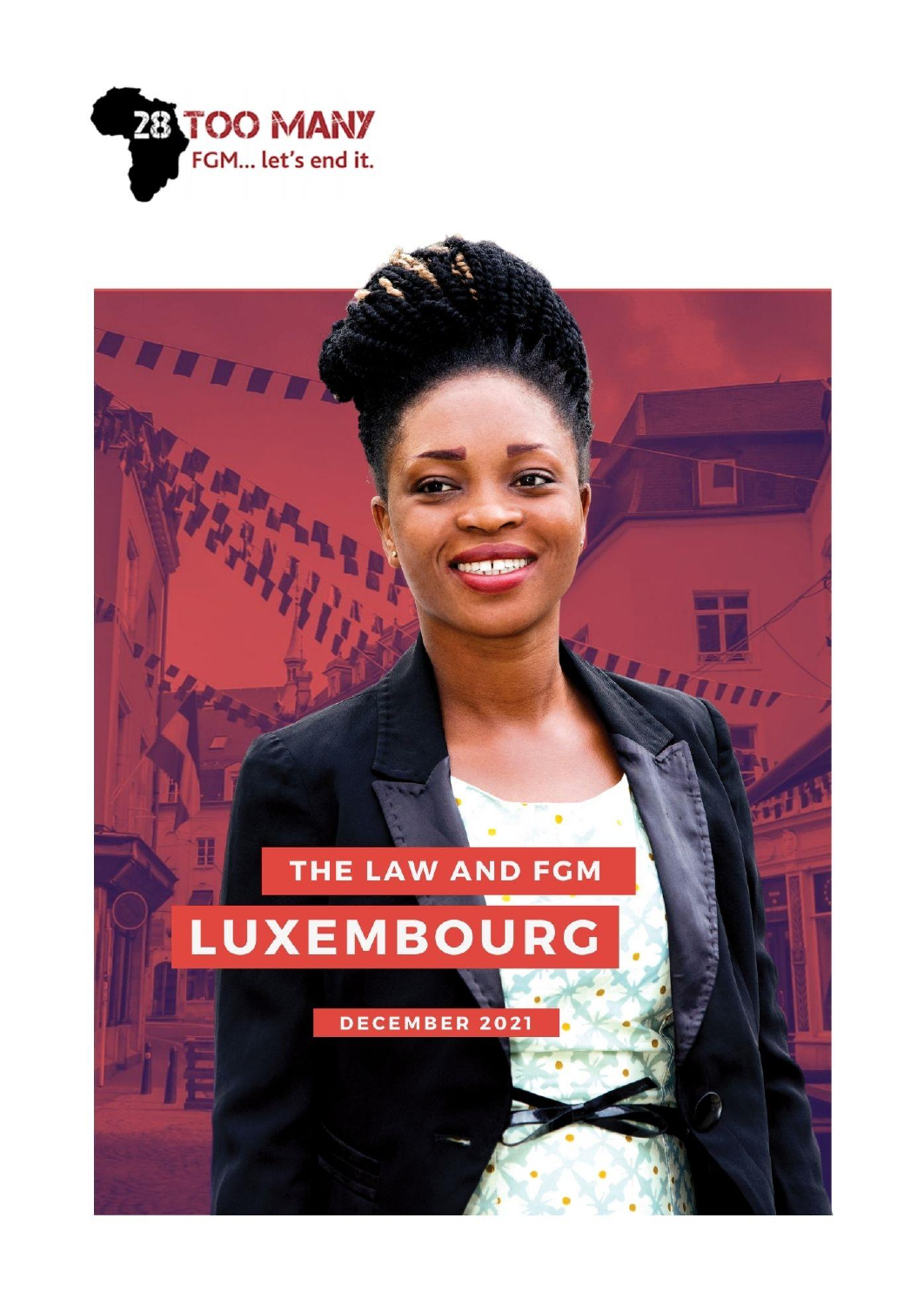# **National Legal Framework**

## **Overview of National Legal Framework in Luxembourg**

#### *National legislation:*

|   | Specific law/provision* criminalising FGM                                  |
|---|----------------------------------------------------------------------------|
|   | Provides a definition of FGM                                               |
|   | Criminalises the performance of FGM                                        |
|   | Criminalises the procurement, arrangement and/or assistance of acts of FGM |
| X | Obligation to report incidents of FGM to the authorities                   |
|   | Criminalises the participation of medical professionals in acts of FGM     |
|   |                                                                            |

Extraterritorial application regardless of double criminality

## **Introduction**

Luxembourg is a country in western Europe with an estimated population of 634,700. <sup>1</sup> Luxembourg is a constitutional monarchy with a parliamentary democracy. It has a civil-law legal system.

### **FGM Prevalence**

A report published by the European Institute for Gender Equality (the *EIGE*) indicated that in 2012 there was no current or representative data on the prevalence of FGM among women and girls living in Luxembourg.<sup>2</sup>

The EIGE estimates that, as of 2021, between 102 and 136 girls up to the age of 18 in Luxembourg are at risk of undergoing FGM. The majority of these originate from Eritrea. Smaller groups originate from Egypt, Ethiopia, Guinea, Somalia, and Sudan.<sup>3</sup>

## **National Legal Framework**

### **Specific Provision in General Law**

FGM is criminalised in Luxembourg under a specific provision in general criminal law, **Article 409bis of the Penal Code of the Grand-Duchy of Luxembourg (1879, amended 2018)** (the *Criminal Code*).

**Article 409bis(1)** contains a general prohibition on performing, facilitating or promoting FGM, regardless of the victim's consent.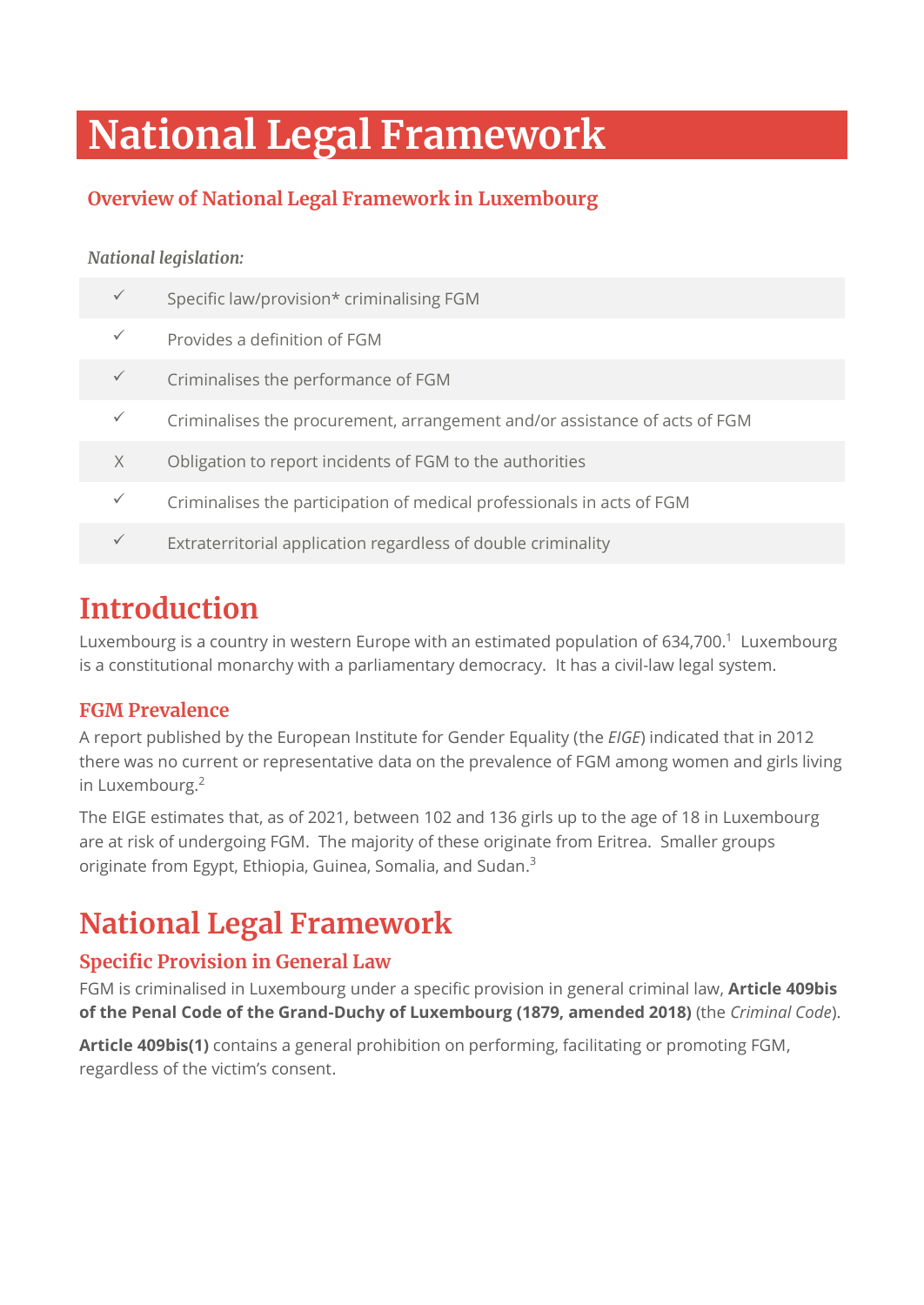**Article 409bis(4)** prescribes that it is considered an aggravating circumstance if FGM was committed:

- against a minor;
- against a victim whose particular vulnerability was known or apparent to the perpetrator due to the victim's illegal or precarious administrative situation, precarious social situation, age, illness, infirmity, physical or psychological deficiency or state of pregnancy; or
- with the threat or use of force or other forms of coercion, abduction, fraud or deception.

**Articles 409bis(3) and 409bis(5)** respectively prescribe the following as aggravating circumstances for an offence under **Article 409bis(1)** and additional aggravating circumstances for an offence under **409bis(4)**:

- if FGM results in an apparently incurable disease or a permanent incapacity for personal work;
- if FGM was committed by a natural or adoptive parent or (great-) grandparent or a parent or (great-) grandparent by law;
- if FGM was committed by a person who has authority over the victim or abuses the authority conferred by his or her function; and
- if FGM causes the death of the victim.

#### **Definition of FGM**

**Article 409bis(1) of the Criminal Code** defines FGM as the excision, infibulation or any other mutilation of all or part of the labia majora, labia minora or clitoris. This is in line with the definition of FGM given by the World Health Organization.<sup>4</sup>

#### **Women and Girls of All Ages**

The performance of FGM on women and girls of all ages has been criminalised in Luxembourg, and **Article 409bis(4) of the Criminal Code** prescribes that it is an aggravating offence to perform, promote or facilitate FGM on a minor.

#### **Procuring, Aiding and Abetting**

Procuring, aiding and abetting FGM are criminalised in Luxembourg under the specific provision of **Article 409bis(1) of the Criminal Code**.

**Article 409bis(1)** equally criminalises performing, facilitating and promoting FGM. Procuring FGM – when someone has a cutter or any other person perform FGM on a victim – and abetting FGM would qualify as 'promoting' FGM. Aiding FGM would qualify as 'facilitating' FGM.

#### **Allowing the Use of Premises**

Allowing the use of premises for the purpose of FGM is criminalised in Luxembourg under **Article 409bis of the Criminal Code**. Allowing the use of premises could qualify as 'facilitating' FGM, which is prohibited under Article 409bis.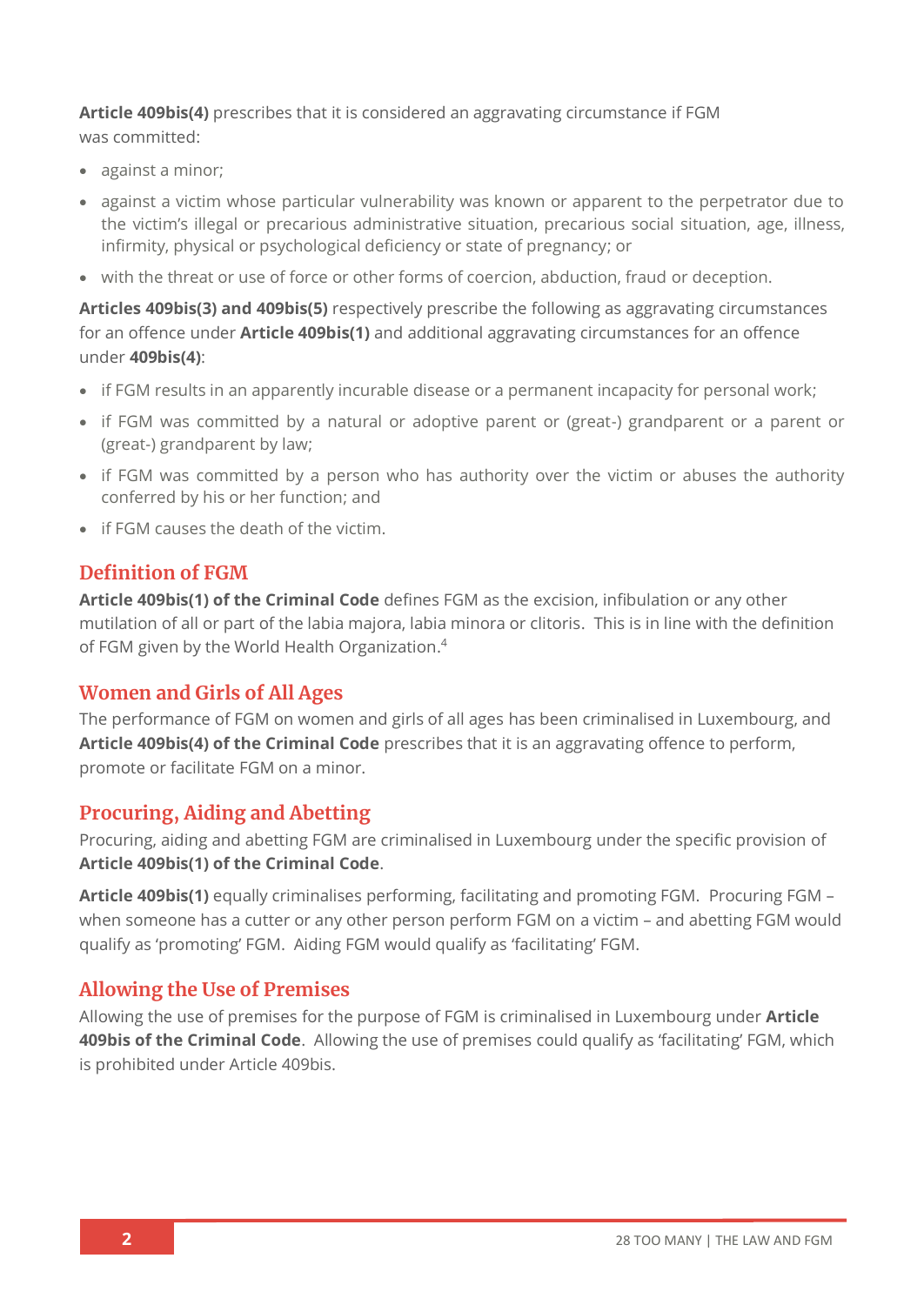### **Providing or Possessing Tools**

Providing (specific) tools for the purpose of FGM is criminalised in Luxembourg under **Article 409bis of the Criminal Code**. Providing (specific) tools could qualify as 'facilitating' FGM, which is prohibited under Article 409bis.

Possessing (specific) tools for the purpose of FGM has most likely not been criminalised in Luxembourg. The **Criminal Code** does not have a general provision on preparing to commit offences. Possession has only been criminalised in relation to certain offences, in their specific provisions, and this is not the case for Article 409bis.

**Article 409bis(2)** does criminalise attempting to perform, facilitate or promote FGM. However, **Article 51 of the Criminal Code** defines an 'attempt' as an act that forms a beginning of the execution of an offence that has only been suspended due to circumstances beyond the perpetrator's control. In the case of simply possessing tools, the perpetrator can still make up his or her mind to go through with FGM or not and the circumstances are within his or her control.

#### **Obligation to Report FGM**

There is an obligation to report FGM to the authorities in Luxembourg if it can still be prevented. **Article 140(1) of the Criminal Code** prescribes that, if an offence can still be prevented or its effects limited, or if the perpetrator is likely to commit another offence that can be prevented, it is punishable for any person to not inform the judicial or administrative authorities of this offence if the victim is a minor. If the victim is an adult, **Article 140(2)** exempts certain people from criminal liability for failing to report, namely:

- the perpetrator's parents, grandparents, siblings and their spouses;
- the perpetrator's spouse or legal partner; and
- persons bound by professional secrecy.

#### **Medicalised FGM**

Medicalised FGM is criminalised in Luxembourg under **Article409bis of the Criminal Code**. The **Criminal Code** does not contain a provision specifically on medicalised FGM, nor on medical malpractice.

#### **Extraterritoriality**

**The Criminal Procedural Code of Luxembourg** (the *Criminal Procedural Code*) extends extraterritorial application of Luxembourg criminal law to the commission, promotion and facilitation of FGM abroad, regardless of the requirement of double criminality.

**Article 5-1 of the Criminal Procedural Code** prescribes that any person who has the nationality of Luxembourg, has habitual residence in Luxembourg or is found in Luxembourg who has committed one of the offences described in, *inter alia*, Article 409bis of the Criminal Code may be prosecuted and tried in Luxembourg, even if the offence is not criminalised in the country where it was committed, and even if the authorities have not received either a complaint from the offended party or a denunciation from the authority of the country where the offence has been committed.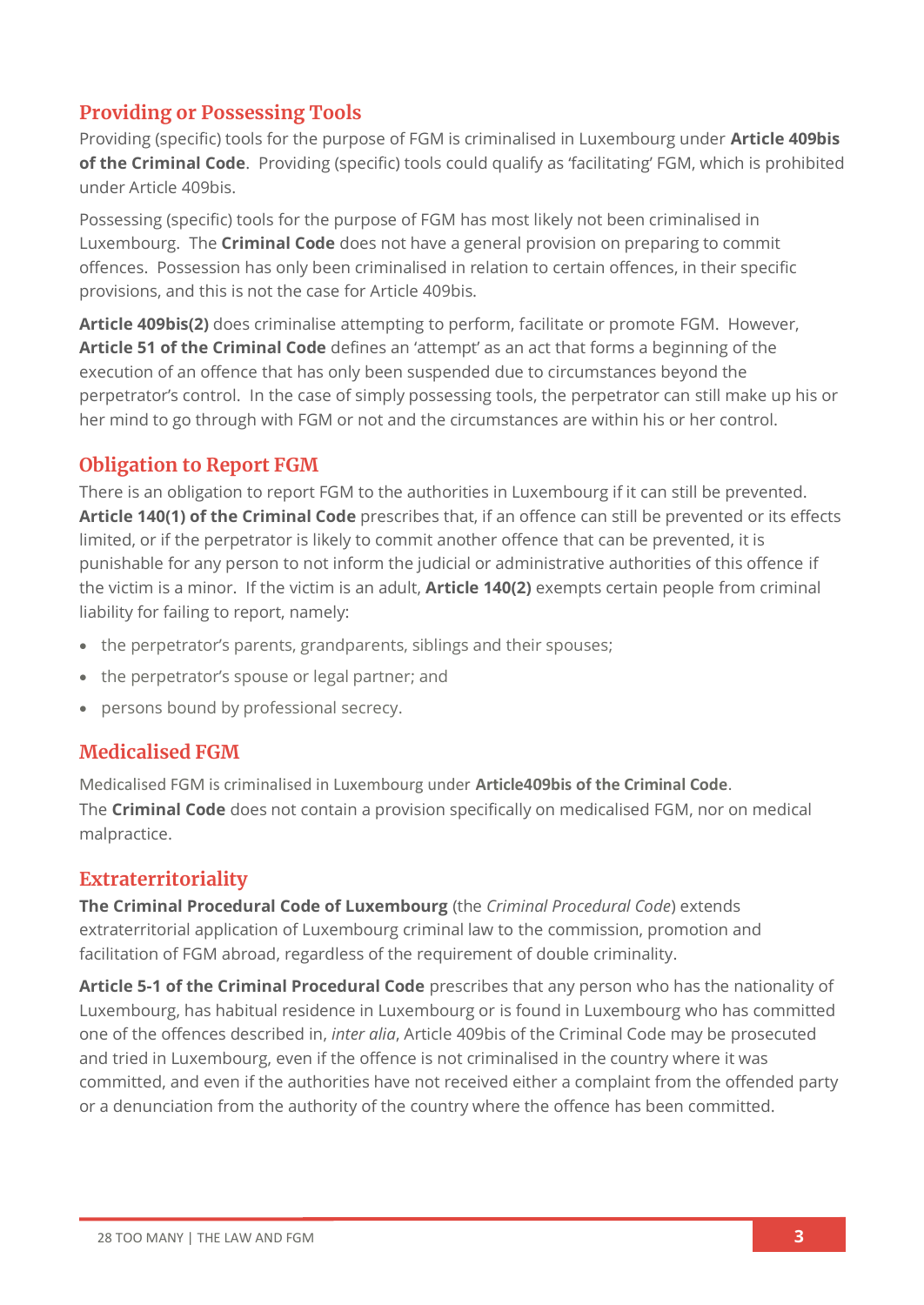## **Penalties**

There are several penalties for performing, promoting or facilitating FGM in Luxembourg, depending on the presence of aggravating circumstances and additional aggravating circumstances.

- **Article 409bis(1) of the Criminal Code** prescribes a sentence of *three- to five-years' imprisonment and a fine of €500 to €10,000* for performing, promoting or facilitating FGM, in the absence of aggravating circumstances.
- **Article 409bis(3) of the Criminal Code** prescribes a sentence of *five- to seven-years' imprisonment and a fine of €1,000 to €25,000* if the FGM resulted in an incurable disease or permanent incapacity for personal work.
- **Article 409bis(3) of the Criminal Code** prescribes a sentence of *seven- to ten-years' imprisonment and a fine of €2,500 to €30,000* if FGM:
	- o was committed by a natural or adoptive parent or (great-) grandparent or a parent or (great-) grandparent by law of the victim;
	- o was committed by a person who had authority over the victim or abused the authority conferred by his or her function; or
	- o caused the death of the victim.
- **Article 409bis(4) of the Criminal Code** prescribes a sentence of *ten- to fifteen-years' imprisonment and a fine of €1,000 to €25,000* if FGM was committed:
	- o against a minor;
	- $\circ$  against a victim whose particular vulnerability was known or apparent to the perpetrator due to the victim's illegal or precarious administrative situation, precarious social situation, age, illness, infirmity, physical or psychological deficiency or state of pregnancy; or
	- o with the threat or use of force or other forms of coercion, abduction, fraud or deception.
- **Article 409bis(5) of the Criminal Code** prescribes a sentence of *fifteen- to twenty-years' imprisonment and a fine of €3,000 and €50,000* if, in addition to the aggravating circumstances under **Article 409bis(4)**, the FGM resulted in an incurable disease or permanent incapacity for personal work.
- **Article 409bis(5) of the Criminal Code** prescribes a sentence of *up to life imprisonment and a fine of €5,000 to €75,000* if, in addition to the aggravating circumstances under **Article 409bis(4)**, FGM was committed:
	- o against a minor;
	- o against a victim whose particular vulnerability was known or apparent to the perpetrator due to the victim's illegal or precarious administrative situation, precarious social situation, age, illness, infirmity, physical or psychological deficiency or state of pregnancy; or
	- o with the threat or use of force or other forms of coercion, abduction, fraud or deception.

Since procuring, aiding and abetting FGM are equally as punishable as performing FGM, those who procure, aid in and abet FGM are liable to the sentences as set out above.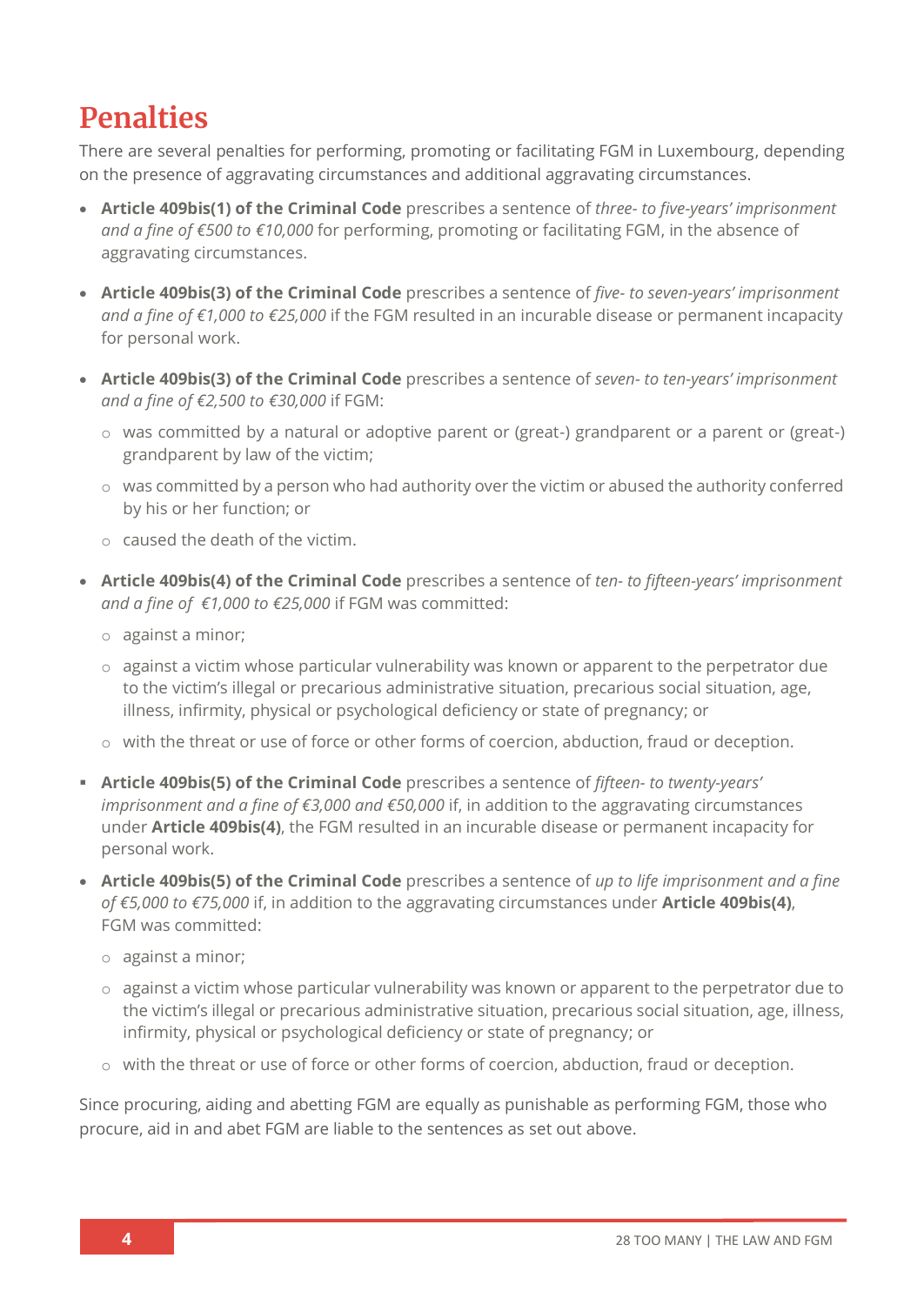When someone fails to report FGM when it can still be prevented or its effect limited, or when it is likely that the perpetrator shall perform, promote or facilitate FGM again, **Article 140(1) of the Criminal Code** prescribes a sentence of *one- to three-years' imprisonment and a fine of €251 to €45,000*.

## **Protection**

### **Protecting Uncut Girls and Women**

Uncut girls can be protected through child protection laws in general civil law.

**Article 387-9bis of the Civil Code of Luxembourg** (the *Civil Code*) prescribes that parental authority may be totally (or partially) withdrawn by a district court from parents who, *inter alia*, by lack of care or direction endanger the safety, health or morality of their child. This might apply to the situation where a girl is at a concrete risk of FGM because her parents are, by lack of direction, endangering her safety and health.

Under **Article 387-11**, the child's guardianship will be arranged by the court if parental authority is partially or totally withdrawn.

There are no specific or general laws protecting uncut women, aside from general criminal law.

# **Implementation of The Law**

#### **Court cases**

There are no Luxembourgian court cases in relation to FGM known to 28 Too Many.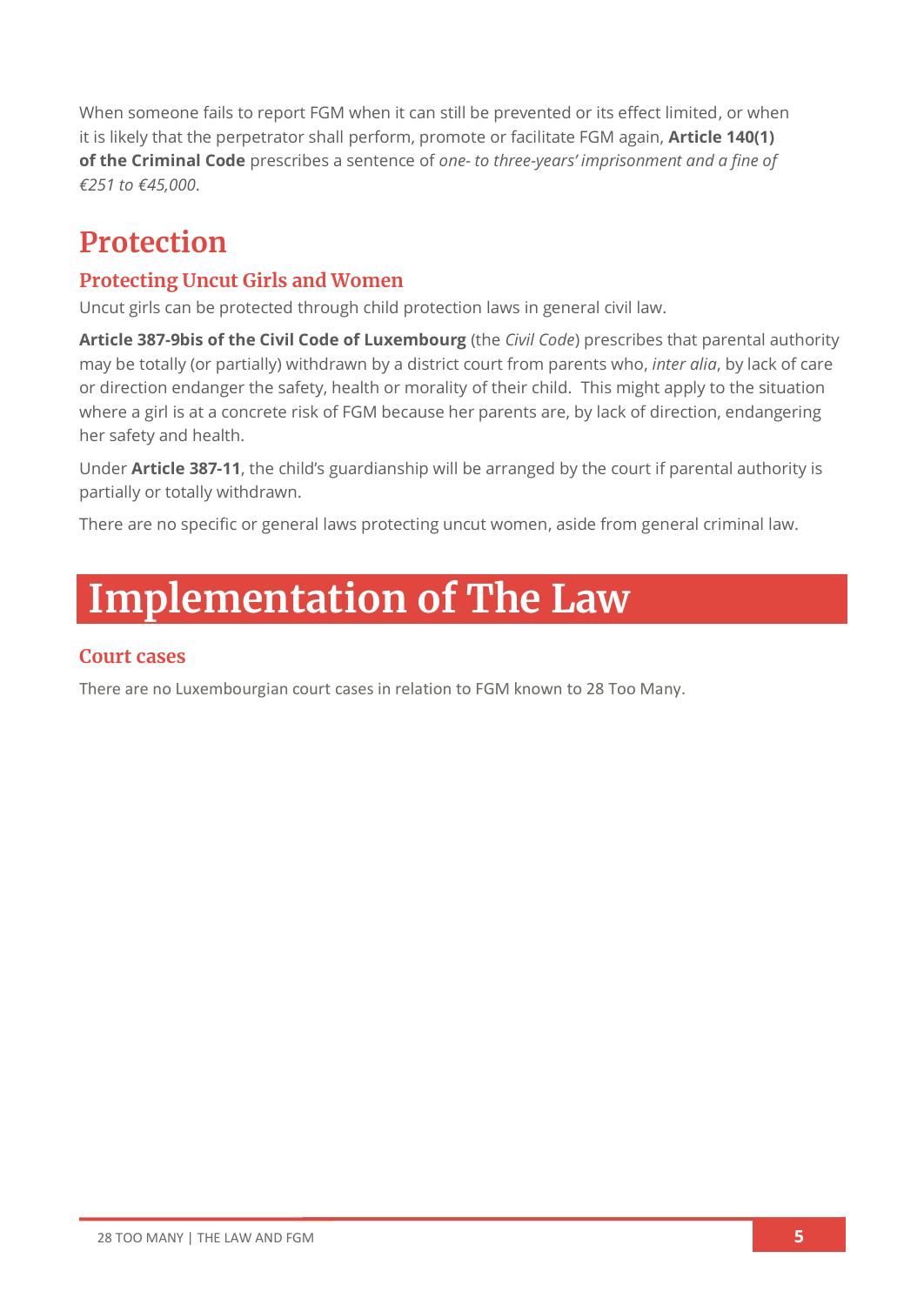# **Conclusions and Recommendations**

### **Conclusions**

FGM is criminalised in Luxembourg under a specific provision in general criminal law, **Article 409bis of the Criminal Code**.

The definition of 'FGM' maintained in the law covers all **types of FGM** and is in line with the WHO's definition; however, it omits the criterion of FGM being performed for non-medical reasons. **Medicalised FGM** is not specifically addressed, but is likely to be covered by the general criminality of FGM.

Procuring, aiding and abetting FGM are criminalised in Luxembourg under the specific provision of Article 409bis(1) of the Criminal Code.

There is an **obligation to report** FGM to the authorities in Luxembourg if it can still be prevented. The Criminal Procedural Code extends **extraterritorial application** of Luxembourg criminal law to the commission, promotion and facilitation of FGM abroad, regardless of double criminality, if the perpetrator has Luxembourg nationality, is a habitual resident of Luxembourg or is found in Luxembourg.

#### **Recommendations**

We recommend that Luxembourg instate an obligation for (at least) relevant professionals to report cases where FGM has been performed.

We also recommend that Luxembourg extend extraterritorial application of Luxembourg criminal law to the commission, promotion and facilitation of FGM abroad, regardless of double criminality, in cases where only the victim has Luxembourg nationality or is a habitual resident of Luxembourg.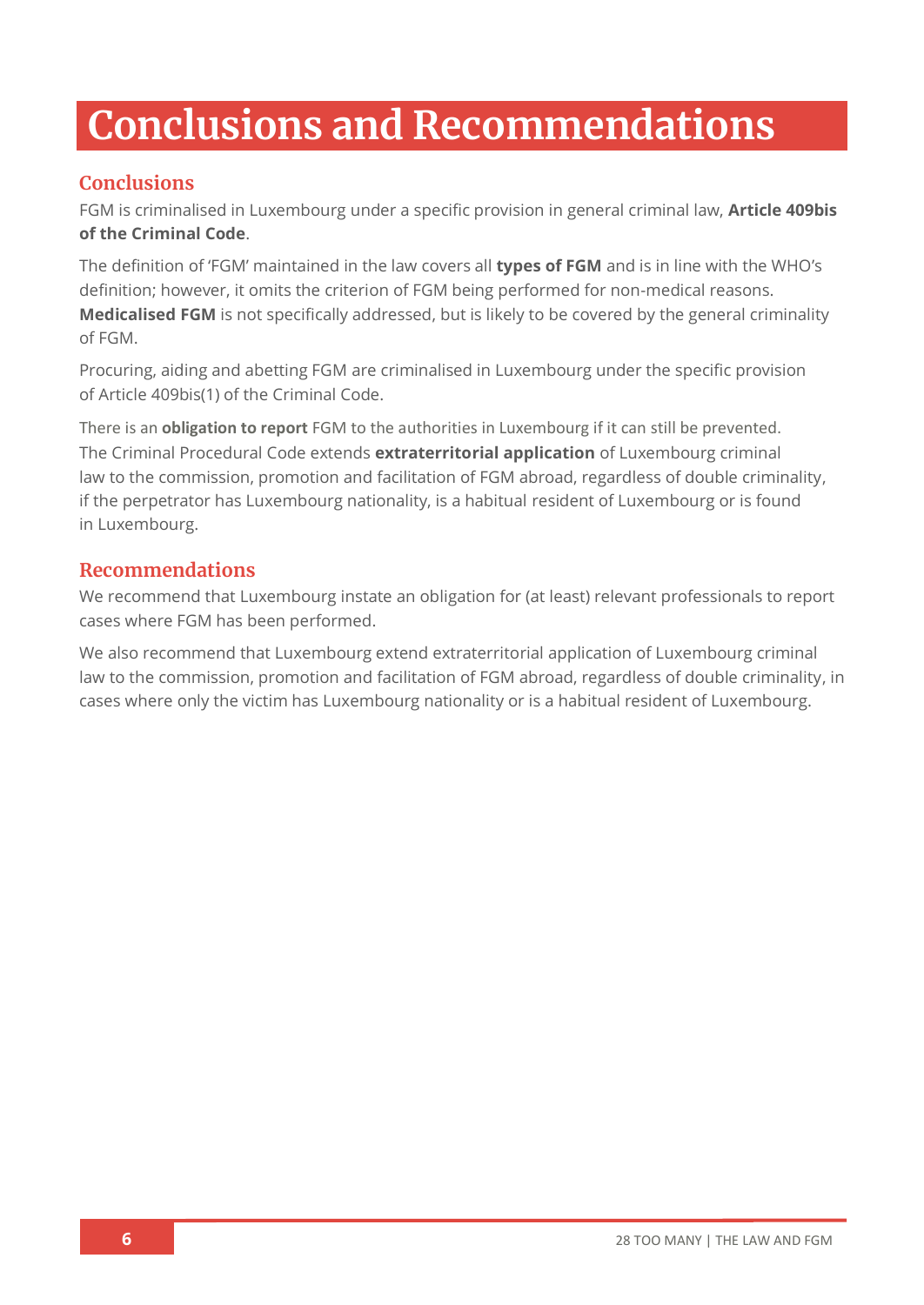# **Appendix I: International and Regional Treaties**

| <b>LUXEMBOURG</b>                                                                                                | <b>Signed</b>        | Ratified/<br><b>Acceded</b> | <b>Reservations</b><br>on reporting? |  |
|------------------------------------------------------------------------------------------------------------------|----------------------|-----------------------------|--------------------------------------|--|
| <b>International</b>                                                                                             |                      |                             |                                      |  |
| <b>International Covenant on Civil &amp; Political Rights</b><br>$(1966)$ ( <i>ICCPR</i> ) <sup>5</sup>          | $\checkmark$<br>1974 | $\checkmark$<br>1983        | No                                   |  |
| <b>International Covenant on Economic, Social &amp;</b><br>Cultural Rights (1966) (ICESCR) <sup>6</sup>          | $\checkmark$<br>1974 | $\checkmark$<br>1983        | No                                   |  |
| <b>Convention on the Elimination of All forms of</b><br>Discrimination Against Women (1979) (CEDAW) <sup>7</sup> | $\checkmark$<br>1980 | $\checkmark$<br>1989        | No                                   |  |
| Convention on the Rights of the Child (1989) (CRC) <sup>8</sup>                                                  | $\checkmark$<br>1990 | $\checkmark$<br>1994        | No                                   |  |
| <b>Regional</b>                                                                                                  |                      |                             |                                      |  |
| <b>Istanbul Convention</b> <sup>9</sup>                                                                          | $\checkmark$<br>2011 | $\checkmark$<br>2018        | No                                   |  |
| European Convention on Human Rights <sup>10</sup>                                                                | $\checkmark$<br>1950 | $\checkmark$<br>1953        | No                                   |  |

**'Signed'**: a treaty is signed by countries following negotiation and agreement of its contents.

**'Ratified'**: once signed, most treaties and conventions must be ratified (i.e. approved through the standard national legislative procedure) to be legally effective in that country.

**'Acceded'**: when a country ratifies a treaty that has already been negotiated by other states.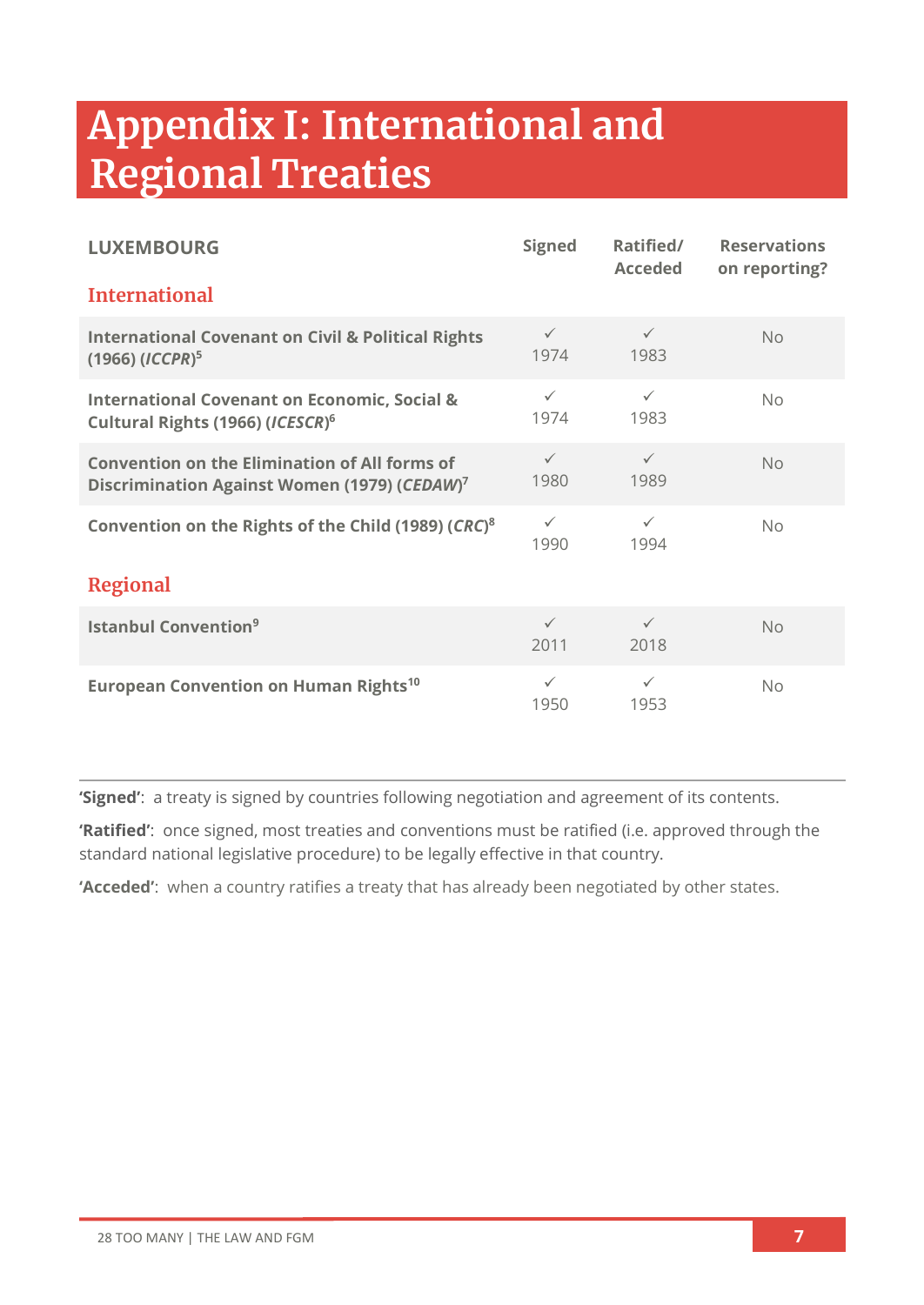# **Appendix II: National Laws**

# **Criminal Code**

#### **Art. 51**

Il y a tentative punissable, lorsque la résolution de commettre un crime ou un délit a été manifestée par des actes extérieurs qui forment un commencement d'exécution de ce crime ou de ce délit, et qui n'ont été suspendus ou n'ont manqué leur effet que par des circonstances indépendantes de la volonté de l'auteur.

#### **Art. 140**

- (1) Le fait, pour quiconque ayant connaissance d'un crime dont il est encore possible de prévenir ou de limiter les effets, ou dont les auteurs sont susceptibles de commettre de nouveaux crimes qui pourraient être empêchés, de ne pas en informer les autorités judiciaires ou administratives est puni d'une peine d'emprisonnement de un à trois ans et d'une amende de 251 à 45.000 euros.
- (2) Sont exceptés des dispositions qui précèdent, sauf en ce qui concerne les crimes commis sur les mineurs:
	- les parents en ligne directe et leurs conjoints, ainsi que les frères et sœurs et leurs conjoints, de l'auteur ou du complice du crime;
	- le conjoint de l'auteur ou du complice du crime, ou le partenaire au sens de la loi modifiée du 9 juillet 2004 relative aux effets légaux de certains partenariats;
	- les personnes astreintes au secret professionnel et visées par l'article 458 du Code pénal.

#### **Art. 409bis**

- (1) Quiconque aura pratiqué, facilité ou favorisé l'excision, l'infibulation ou toute autre mutilation de la totalité ou partie des labia majora, labia minora ou clitoris d'une femme, avec ou sans consentement de cette dernière, sera puni d'un emprisonnement de trois à cinq ans et d'une amende de 500 euros à 10 000 euros.
- (2) La tentative de commettre l'infraction visée au paragraphe 1er sera punie d'un emprisonnement de huit jours à un an et d'une amende de 251 euros à 5 000 euros.
- (3) Si la mutilation des organes génitaux d'une personne de sexe féminin a entraîné une maladie paraissant incurable ou une incapacité permanente de travail personnel, les peines seront la réclusion de cinq à sept ans et une amende de 1 000 euros à 25 000 euros. Si la mutilation des organes génitaux d'une personne de sexe féminin a été commise par un ascendant légitime, naturel ou adoptif de la victime ou par une personne qui a autorité sur elle ou abuse de l'autorité que lui confèrent ses fonctions ou si elle a occasionné la mort, même sans intention de la donner, les peines seront la réclusion de sept à dix ans et une amende de 2 500 euros à 30 000 euros.
- (4) L'infraction prévue au paragraphe 1 er est punie de la réclusion de dix à quinze ans et d'une amende de 1 000 euros à 25 000 euros :
	- 1. si l'infraction a été commise envers un mineur ;
	- 2. si l'infraction a été commise envers une personne dont la particulière vulnérabilité, due à sa situation administrative illégale ou précaire, à sa situation sociale précaire, à son âge, à une maladie, à une infirmité, à une déficience physique ou psychique ou à un état de grossesse, est apparente ou connue de l'auteur ;
	- 3. si l'infraction a été commise par la menace de recours ou le recours à la force ou d'autres formes de contrainte, par enlèvement, fraude, tromperie.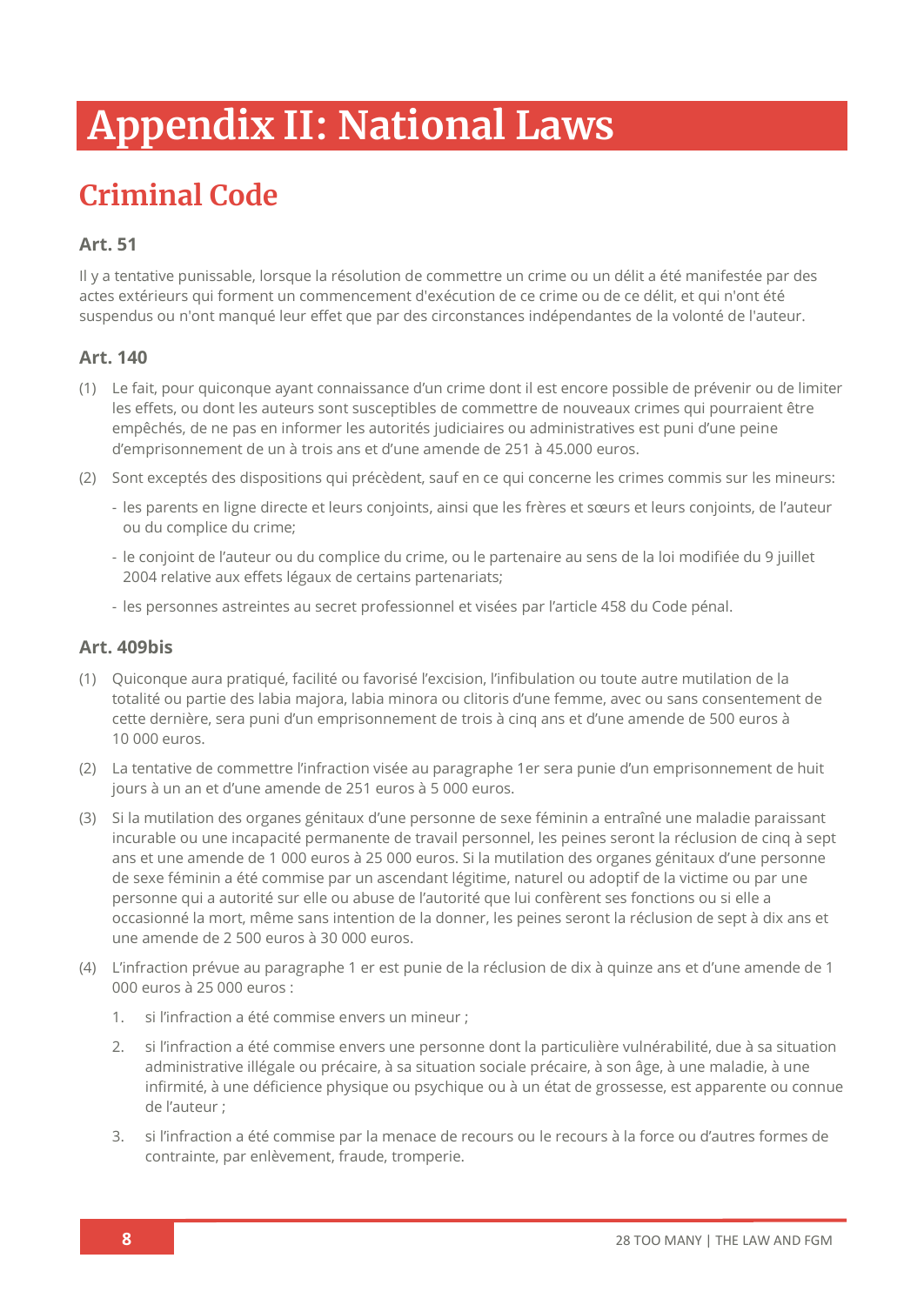(5) Les infractions visées au paragraphe 4 sont punies de la réclusion de quinze à vingt ans et d'une amende de 3 000 euros à 50 000 euros si elles ont entraîné une maladie paraissant incurable ou une incapacité permanente de travail personnel. Elles sont punies de la réclusion à vie et d'une amende de 5 000 euros à 75 000 euros si l'infraction a été commise par un ascendant légitime, naturel ou adoptif de la victime, par une personne qui a autorité sur elle ou abuse de l'autorité que lui confèrent ses fonctions, ou si l'infraction a causé la mort, même sans intention de la donner.

## **Criminal Procedural Code**

#### **Art. 5-1**

Tout Luxembourgeois, toute personne qui a sa résidence habituelle au Grand-Duché de Luxembourg, de même que l'étranger trouvé au Grand-Duché de Luxembourg, qui aura commis à l'étranger une des infractions prévues aux articles 112-1, 135-1 à 135-6, 135-9 et 135-11 à 135-16, 162, 164, 165, 166, 178, 179, 198, 199, 199bis, 245 à 252, 310, 310-1, 348, 368 à 384, 389, 409bis, 496-1 à 496-4 et, dans les conditions de l'article 506- 3, à l'article 506-1 du Code pénal, pourra être poursuivi et jugé au Grand-Duché, bien que le fait ne soit pas puni par la législation du pays où il a été commis et que l'autorité luxembourgeoise n'ait pas reçu soit une plainte de la partie offensée, soit une dénonciation de l'autorité du pays où l'infraction a été commise.

## **Civil Code**

#### **Art. 387-9bis**

Peuvent se voir retirer totalement l'autorité parentale, en dehors de toute condamnation pénale, les parents qui, soit par de mauvais traitement, soit par une consommation habituelle et excessive de boissons alcooliques ou par un usage de stupéfiants, soit par une inconduite notoire ou des comportements délictueux, soit par un défaut de soins ou un manque de direction, mettent en danger la sécurité, la santé ou la moralité de l'enfant. Il en est de même pour le parent qui épouse une personne ou qui est lié par un partenariat au sens de la [loi](https://legilux.public.lu/eli/etat/leg/loi/2004/07/09/n3/jo)  [modifiée du 9 juillet 2004](https://legilux.public.lu/eli/etat/leg/loi/2004/07/09/n3/jo) relative aux effets légaux de certains partenariats avec une personne contre laquelle un retrait de l'autorité parentale a été prononcé.

L'action en retrait total de l'autorité parentale est portée devant le tribunal d'arrondissement, siégeant en matière civile, soit par le ministère public, soit par un membre de la famille respectivement le tiers auquel l'enfant a été confié, soit par le tuteur de l'enfant.

#### **Art. 387-11**

Si le retrait total ou partiel est prononcé contre les parents ou le survivant d'eux, le tribunal procède à l'organisation de la tutelle.

Si le conseil de famille ne trouve pas la personne à laquelle il estime pouvoir confier la tutelle, le tribunal procède conformément à l'article 433 du Code civil.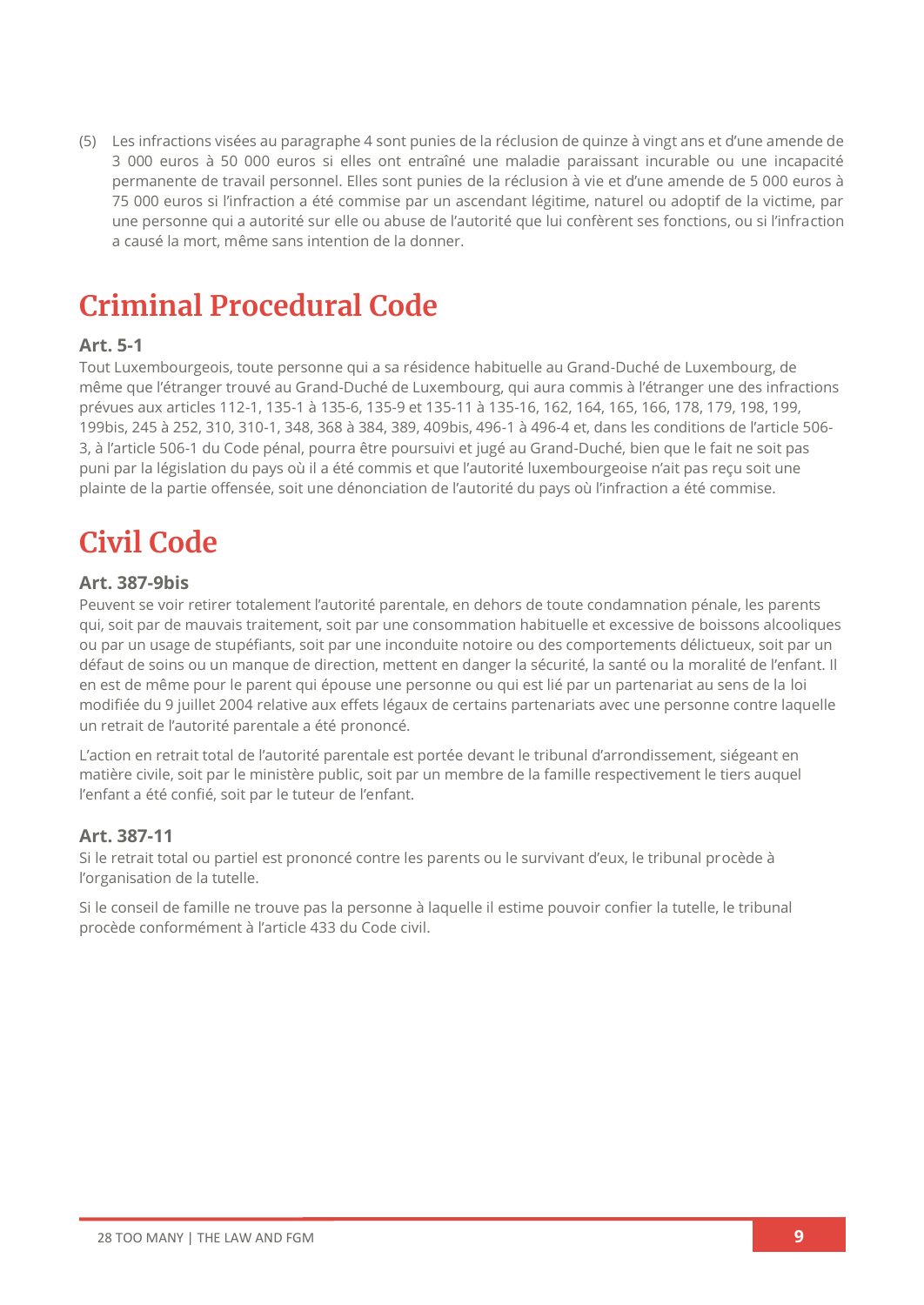- 1 Le Portail des Statistique, Grand-Duché de Luxembourg (2021) *Population by sex and nationality on 1st January (x 1000) 1981, 1991, 2001—2021*. Available at [https://statistiques.public.lu/stat/TableViewer/tableView.aspx?ReportId=12853&IF\\_Language=eng&MainTh](https://statistiques.public.lu/stat/TableViewer/tableView.aspx?ReportId=12853&IF_Language=eng&MainTheme=2&FldrName=1) [eme=2&FldrName=1](https://statistiques.public.lu/stat/TableViewer/tableView.aspx?ReportId=12853&IF_Language=eng&MainTheme=2&FldrName=1) (23 July 2021).
- 2 European Institute for Gender Equality (2013) Current situation of female genital mutilation in *Luxembourg.*  Available at [https://eige.europa.eu/publications/current-situation-and-trends-female-genital-mutilation](https://eige.europa.eu/publications/current-situation-and-trends-female-genital-mutilation-luxembourg)[luxembourg](https://eige.europa.eu/publications/current-situation-and-trends-female-genital-mutilation-luxembourg) (accessed 23 July 2021).
- 3 European Institute for Gender Equality (2021) *Female genital mutilation: How many girls are at risk in Luxembourg?* Available at [https://eige.europa.eu/publications/female-genital-mutilation-how-many-girls](https://eige.europa.eu/publications/female-genital-mutilation-how-many-girls-are-risk-luxembourg)[are-risk-luxembourg](https://eige.europa.eu/publications/female-genital-mutilation-how-many-girls-are-risk-luxembourg) (accessed 23 July 2021).
- 4 World Health Organization (2020) *Factsheet: Female Genital Mutilation*. Available at [https://www.who.int/news-room/fact-sheets/detail/female-genital](https://www.who.int/news-room/fact-sheets/detail/female-genital-mutilation#:~:text=Female%20genital%20mutilation%20(FGM)%20involves,benefits%20for%20girls%20and%20women)[mutilation#:~:text=Female%20genital%20mutilation%20\(FGM\)%20involves,benefits%20for%20girls%20and](https://www.who.int/news-room/fact-sheets/detail/female-genital-mutilation#:~:text=Female%20genital%20mutilation%20(FGM)%20involves,benefits%20for%20girls%20and%20women) [%20women](https://www.who.int/news-room/fact-sheets/detail/female-genital-mutilation#:~:text=Female%20genital%20mutilation%20(FGM)%20involves,benefits%20for%20girls%20and%20women) (accessed 23 July 2021).
- 5 *International Covenant on Civil and Political Rights* (1966) United Nations Treaty Collection: Status of Treaties*.* Available a[t https://treaties.un.org/Pages/](https://treaties.un.org/Pages/ViewDetails.aspx?src=TREATY&mtdsg_no=IV-4&chapter=4&clang=_en) [ViewDetails.aspx?src=TREATY&mtdsg\\_no=IV-4&chapter=4&clang=\\_en](https://treaties.un.org/Pages/ViewDetails.aspx?src=TREATY&mtdsg_no=IV-4&chapter=4&clang=_en) (accessed 23 July 2021).
- 6 *International Covenant on Economic, Social and Cultural Rights* (1966) United Nations Treaty Collection: Status of Treaties. Available at [https://treaties.un.org/Pages/](https://treaties.un.org/Pages/ViewDetails.aspx?src=TREATY&mtdsg_no=IV-3&chapter=4) [ViewDetails.aspx?src=TREATY&mtdsg\\_no=IV-3&chapter=4](https://treaties.un.org/Pages/ViewDetails.aspx?src=TREATY&mtdsg_no=IV-3&chapter=4) (accessed 23 July 2021).
- 7 *Convention on the Elimination of All Forms of Discrimination Against Women* (1979) United Nations Treaty Collection: Status of Treaties. Available at [https://treaties.un.org/Pages/](https://treaties.un.org/Pages/ViewDetails.aspx?src=IND&mtdsg_no=IV-8&chapter=4&clang=_en#9) [ViewDetails.aspx?src=IND&mtdsg\\_no=IV-8&chapter=4&clang=\\_en#9](https://treaties.un.org/Pages/ViewDetails.aspx?src=IND&mtdsg_no=IV-8&chapter=4&clang=_en#9) (accessed 23 July 2021).
- 8 *Convention on the Rights of the Child* (1989) United Nation Treaty Collection: Status of Treaties. Available at [https://treaties.un.org/pages/ViewDetails.aspx?src=TREATY&mtdsg\\_no=IV-11&chapter=4&clang=\\_en](https://treaties.un.org/pages/ViewDetails.aspx?src=TREATY&mtdsg_no=IV-11&chapter=4&clang=_en) (accessed 23 July 2021).
- 9 Council of Europe (2021) *Chart of signatures and ratifications of Treaty 210, Convention on preventing and combating violence against women and domestic violence*. Available at [https://www.coe.int/en/web/conventions/full-list/-/conventions/treaty/197/](https://www.coe.int/en/web/conventions/full-list/-/conventions/treaty/197/?module=signatures-by-treaty&treatynum=210) [?module=signatures-by-treaty&treatynum=210](https://www.coe.int/en/web/conventions/full-list/-/conventions/treaty/197/?module=signatures-by-treaty&treatynum=210) (accessed 23 July 2021).
	- Council of Europe (2021) *Reservations and Declarations for Treaty 210, Convention on preventing and combating violence against women and domestic violence*. Available at [https://www.coe.int/en/web/conventions/full-list/-](https://www.coe.int/en/web/conventions/full-list/-/conventions/treaty/197/?module=declarations-by-treaty&numSte=210&codeNature=0) [/conventions/treaty/197/?module=declarations-by-treaty&numSte=210&codeNature=0](https://www.coe.int/en/web/conventions/full-list/-/conventions/treaty/197/?module=declarations-by-treaty&numSte=210&codeNature=0) (accessed 23 July 2021).
- 10 Council of Europe (2021) *Chart of Signatures and Ratifications of Treaty 005, Convention for the Protection of Human Rights and Fundamental Freedoms*. Available a[t coe.int/en/web/conventions/full-list/-](coe.int/en/web/conventions/full-list/-/conventions/treaty/005/signatures?module=signatures-by-treaty&treatynum=005) [/conventions/treaty/005/signatures?module=signatures-by-treaty&treatynum=005](coe.int/en/web/conventions/full-list/-/conventions/treaty/005/signatures?module=signatures-by-treaty&treatynum=005) (accessed 23 July 2021).
	- Council of Europe (2021) *Reservations and Declarations for Treaty 005, Convention for the Protection of Human Rights and Fundamental Freedoms*. Available at [https://www.coe.int/en/web/conventions/full-list/-](https://www.coe.int/en/web/conventions/full-list/-/conventions/treaty/005/?module=declarations-by-treaty&numSte=005&codeNature=0) [/conventions/treaty/005/?module=declarations-by-treaty&numSte=005&codeNature=0](https://www.coe.int/en/web/conventions/full-list/-/conventions/treaty/005/?module=declarations-by-treaty&numSte=005&codeNature=0) (accessed 23 July 2021).

#### *Cover images:*

*Image of Luxembourg by Kristina Keidere fro[m www.shutterstock.com,](http://www.shutterstock.com/) image ID: 786637042. Portrait of woman by vystekphotographie from www.123rf.com, image ID: 33621745. Please note that the use of a photograph of any girl or woman in this report does not imply that she has, nor has not, undergone FGM.*